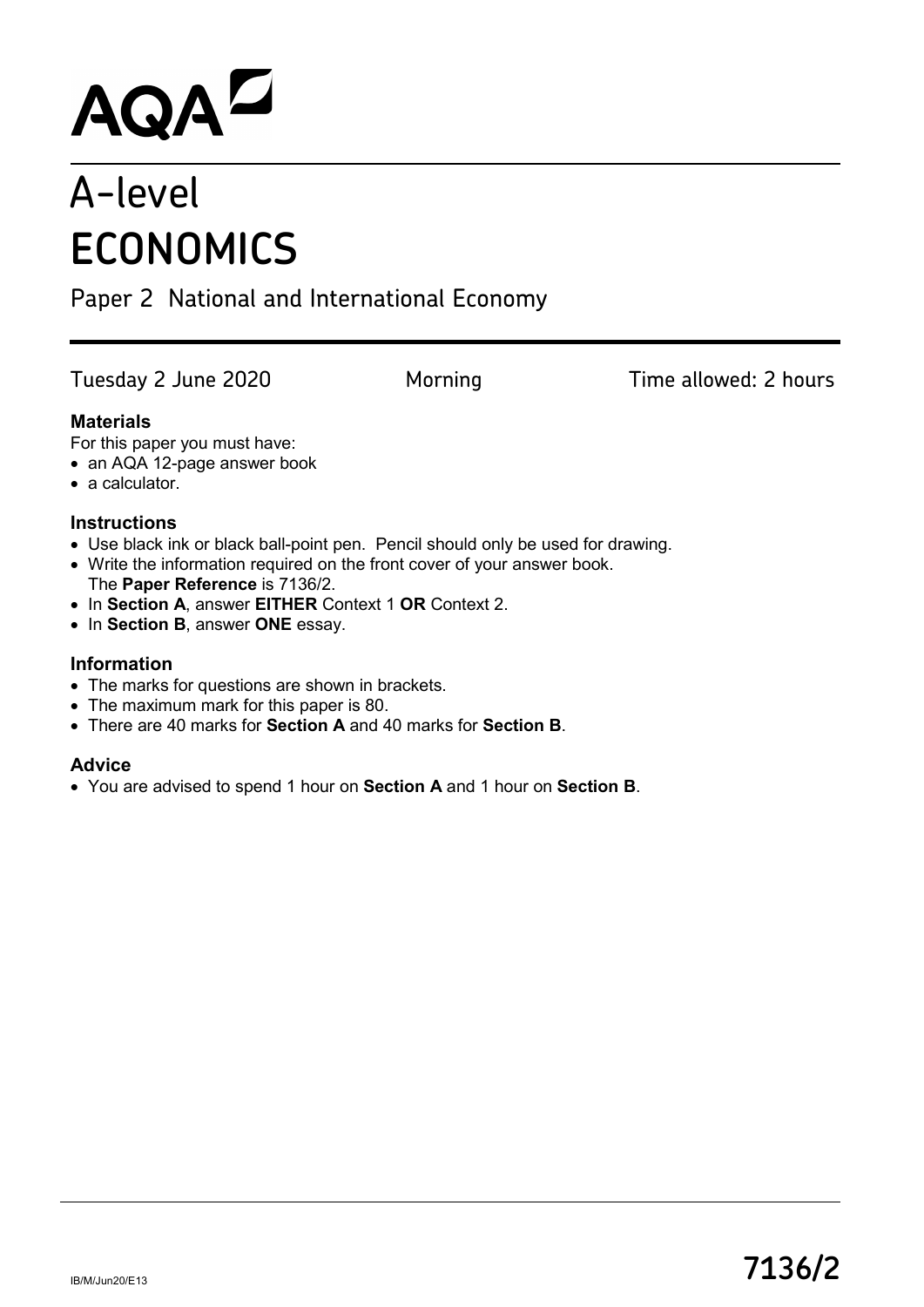#### **Section A**

Answer **EITHER** Context 1 **OR** Context 2.

#### **EITHER**

**Context 1 Total for this context: 40 marks**

#### **Unemployment and the labour market**

Study **Extracts A**, **B and C** and then answer **all** parts of Context 1 which follow.

#### **Extract A**

#### **Figure 1: Unemployment and underemployment rates in the UK, 2007–2018**

| Years       | <b>Unemployment</b><br>rate $(\%)$ | Underemployment<br>rate $(\%)$ |
|-------------|------------------------------------|--------------------------------|
| $2007 - 08$ | 5.5                                | 7.3                            |
| $2009 - 10$ | 7.8                                | 9.6                            |
| $2011 - 12$ | 8.0                                | 10.2                           |
| $2013 - 14$ | 6.9                                | 10.1                           |
| $2015 - 16$ | 5.1                                | 8.8                            |
| $2017 - 18$ | 42                                 | 7.8                            |

**Note**: Underemployment is where people are working fewer hours than they wish, or in jobs that do not reflect their skills or training

### **Figure 2: Growth in average earnings and CPI inflation rate in the UK,**



Source: ONS, 2018 Source: ONS, 2018

1

5

15

#### **Extract B: Unemployment and real wages**

According to a recent study on wage growth, the youngest worker today would need to wait nearly 80 years to see the average real wage in the UK double from its current level. At just 4.2%, unemployment in the UK is at its lowest level in decades. It should be the best of times, but data from the Office for National Statistics (ONS) show that the percentage of people who are 'underemployed', often working on zero-hours contracts, is greater than it was during the financial crisis of 2007–08. Some claim this is the true cause of poor real wage growth.

Supply-side reforms to labour markets are meant to boost productivity but can be damaging for some workers. Unregulated labour markets can lead to inequality and poor pay, which also reduces government tax revenue. Workers who are only temporarily employed can experience a lack of stability and firms may have little incentive to invest in human capital. Consequently, these workers may not get the opportunity to develop new skills. Firms may also face higher costs from replacing workers who leave because they feel undervalued. 10

It can be argued that supply-side reforms have gone too far in creating a highly flexible workforce and the government needs to do more in terms of protecting the nation's workers. There are calls for some restoration of trade union powers, more rights for workers on zero-hours contracts and measures to raise pay to ensure that workers feel the benefits of employment.

Source: News reports, 2018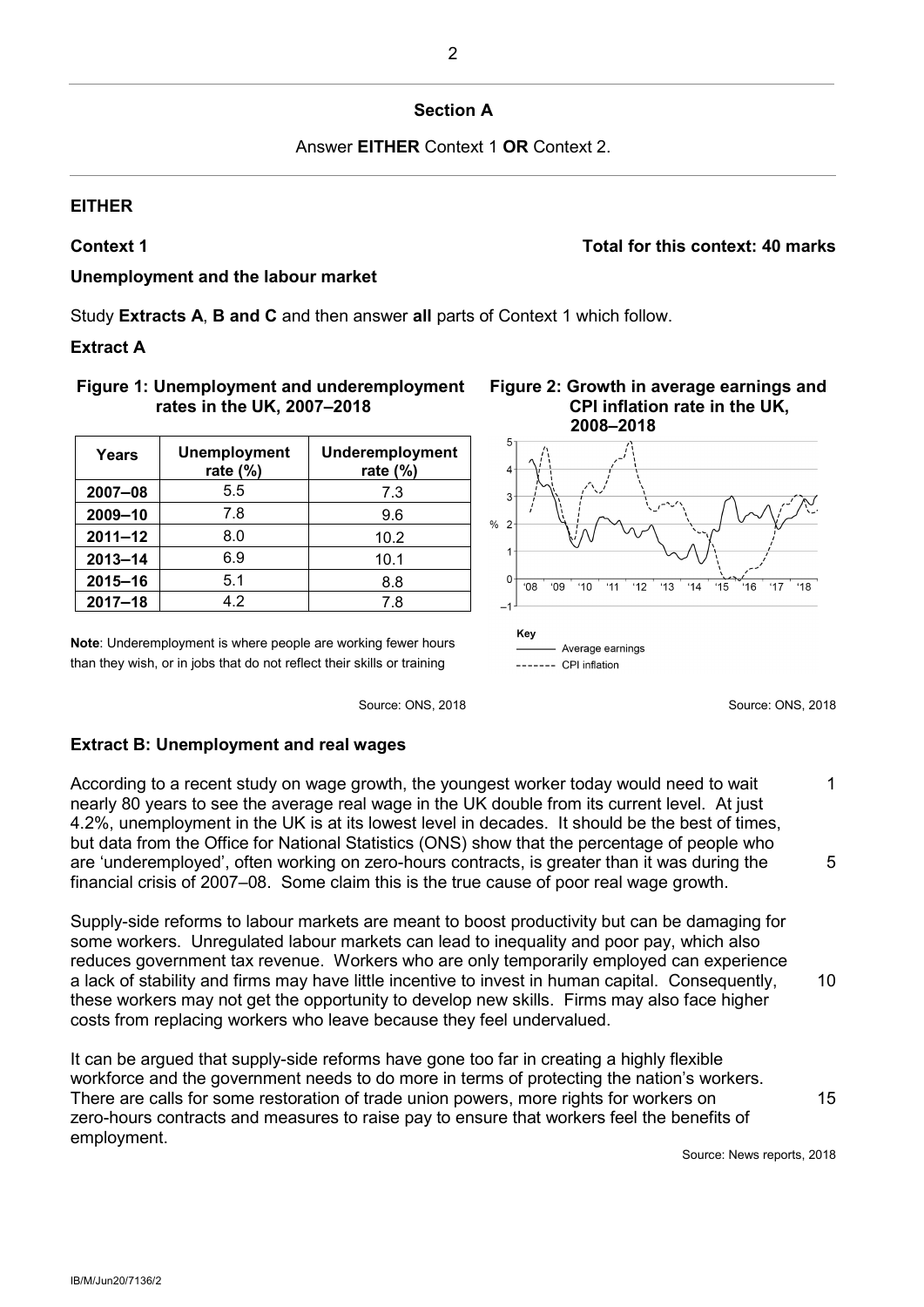#### **Extract C: Free market, supply-side labour market reforms**

Free market supply-side reforms often focus on either encouraging individuals to take up work by making it more attractive, or by making it more difficult for people to remain on unemployment-related benefits. A feature of recent government supply-side policy has been to create and maintain flexible working practices. The Confederation of British Industry (CBI) argues that "the UK's flexible labour market is an invaluable strength of our economy which should be protected". The UK's employment rate is the highest since recent records began in 1971, and 97% of firms say the UK's flexible labour market is vital to improving firms' competitiveness. 1 5

Having a flexible workforce, which can respond quickly to changes in demand, may benefit both businesses and workers. There is a growing need for workers to have more flexibility, whether to allow them to balance work with such things as childcare, study commitments or as an alternative income when work in their preferred occupation is unavailable. Some labour market analysts also point to flexible labour markets as one of the key reasons that, after the recession of 2008–09, unemployment did not reach the levels it did in the recessions of the 1980s and 1990s. 10 15

Some point to the fact the UK has the least-regulated labour market in Europe. Hiring and firing staff is easier than in countries such as France, where the difficulty of getting rid of unproductive workers makes firms more cautious about employing someone in the first place. Improving workers' productivity is the key to increasing real GDP and real wage rises. Having a flexible workforce allows the UK to meet the challenges of a dynamic global economy. It not only helps keep unemployment low, but also helps achieve other macroeconomic objectives.

Source: News reports, 2018

**0** | **1** | Using the data in **Extract A** (Figure 1), calculate the mean unemployment rate for the UK from 2007–08 to 2017–18. Give your answer to **one** decimal place.

#### **[2 marks]**

20



#### **[4 marks]**



**0 3 Extract C** (line 19) states: 'Improving workers' productivity is the key to increasing real GDP'.

> With the help of a diagram, explain how improving productivity should lead to rising real GDP.

#### **[9 marks]**

**0 4 Extract B** (lines 13–14) states: 'It can be argued that supply-side reforms have gone too far in creating a highly flexible workforce and the government needs to do more in terms of protecting the nation's workers'.

> Using the data in the extracts and your knowledge of economics, evaluate the view that free market supply-side reforms to labour markets are beneficial to the UK economy.

**[25 marks]**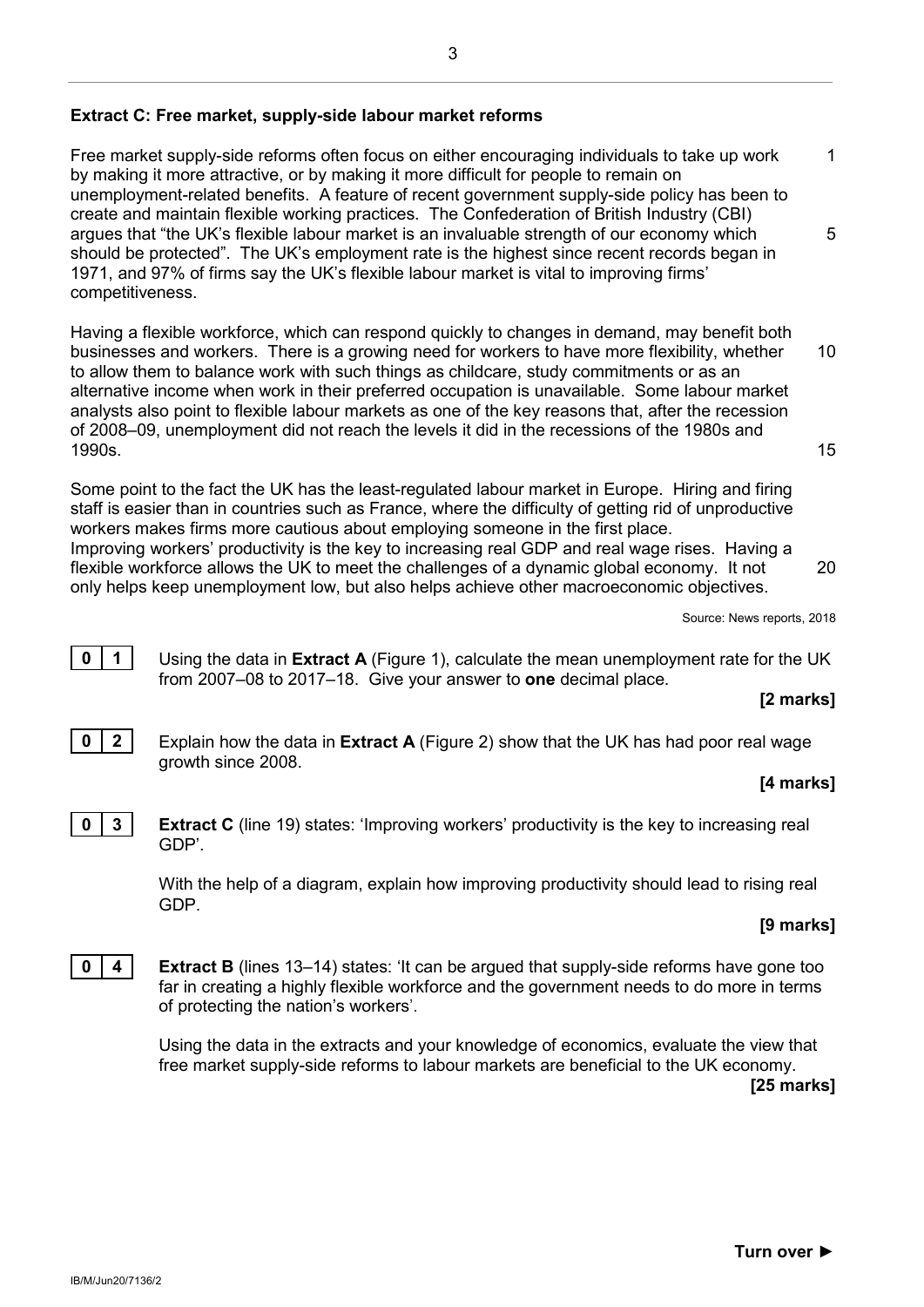#### Do **not** answer Context 2 if you have answered Context 1.

#### **OR**

#### **Context 2 Total for this context: 40 marks**

#### **Trade wars and protectionism**

Study **Extracts D**, **E** and **F** and then answer **all** parts of Context 2 which follow.

#### **Extract D**



#### **Figure 3: US trade in goods with China (\$bn), 2013–2017**

Source: US Census Bureau, 2018 Source: US Census Bureau, 2019

| (\$DN), 2018 |                |                |  |
|--------------|----------------|----------------|--|
| <b>Month</b> | <b>Exports</b> | <b>Imports</b> |  |
| January      | 9.8            | 45.8           |  |
| February     | 9.8            | 39.0           |  |
| March        | 12.4           | 38.3           |  |
| April        | 10.3           | 38.2           |  |
| May          | 10.6           | 43.8           |  |
| June         | 11.1           | 44.6           |  |
| July         | 10.3           | 47.1           |  |
| August       | 9.3            | 47.9           |  |
| September    | 9.8            | 50.0           |  |
| October      | 9.1            | 52.2           |  |
| November     | 8.7            | 46.6           |  |
| December     | 9.2            | 46.0           |  |
| <b>TOTAL</b> | 120.4          | 539.5          |  |

#### **Figure 4: US trade in goods with China (\$bn), 2018**

#### **Extract E: US and China trade wars**

The International Monetary Fund (IMF) has warned that a trade war between the US and China risks making the world a 'poorer and more dangerous place' and it has lowered its forecast for global growth this year and next. The IMF's chief economist said that further trade barriers would hit households, businesses and the wider economy. Downgrades to global growth also reflected predictions of a slower expansion in the eurozone as well as problems in a number of emerging economies. 1 5

China recently announced new trade tariffs on \$60bn of US goods, including products such as liquefied natural gas, produced in states loyal to the US President, Donald Trump. In a tweet, Mr Trump warned that 'there will be great and fast economic retaliation against China if our farmers, ranchers and/or industrial workers are targeted'. US tariffs on \$200bn of Chinese imports came into effect in September.

The US and China's escalation of trade tariffs is expected to hit growth in both countries in 2019, when the boost from President Trump's sweeping tax cuts announced in 2017 will also start to fade. The IMF warned that the world faced further damage to growth if the US followed through on a threat to impose a 25% tariff on all imported cars. Additional tariffs would raise prices, hit business confidence and discourage investment. Unless world leaders respond by working together to raise living standards, improve education and reduce inequality, world development will be seriously hampered.

10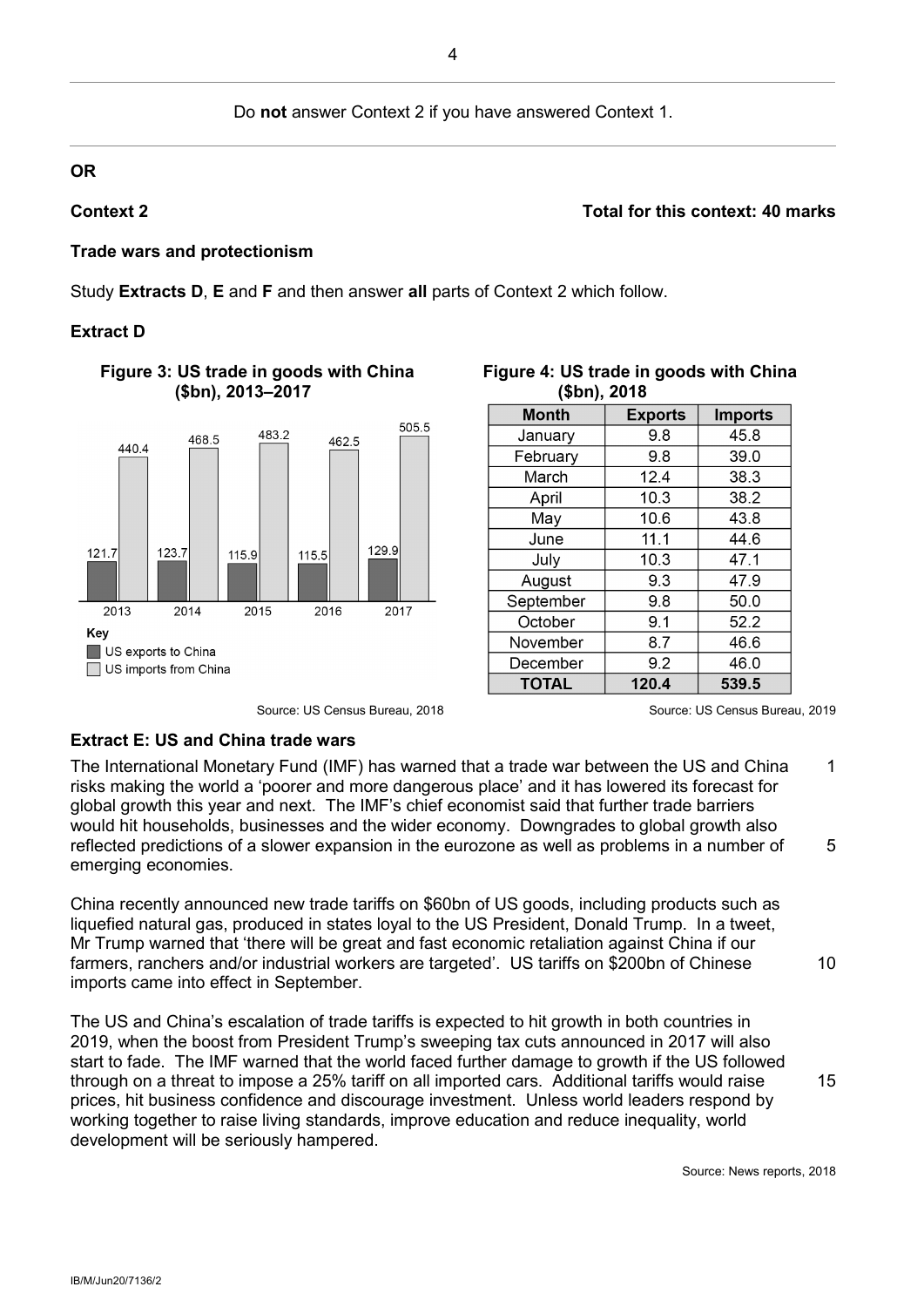#### **Extract F: Protectionism in Brazil**

Protectionism is on the rise this year, but those who support free trade say increased tariffs will lead to higher prices, less choice and lower living standards. Others maintain that protectionism can help economic development. Roberto Azevedo, Director General of the World Trade Organization (WTO), concedes that trade barriers which keep foreign rivals out will encourage domestic industries to grow. 1 5

Many countries in Latin America are in favour of tariffs to protect their infant industries. Tariffs can support the growth of domestic firms that may otherwise be crushed by foreign competition. Much of modern Brazil was built with the help of protectionist policies. Since the 1950s, foreign companies have been motivated to set up production in Brazil to avoid high tariff barriers. Government subsidies have also been used, for example, to encourage major car manufacturers, including Volkswagen, Ford, Fiat and Mercedes, to set up factories in the country. This inward investment has created jobs, growth and improved living standards for the Brazilian population.

In Brazil, many uncompetitive industries, from textiles to computers, were able to grow due to protectionist trade policies that made foreign goods too expensive to import. Current tariffs on imported trucks or buses more than double the original price. The price of an Apple iPhone in Brazil is on average 50% more than in the US, again due to tariffs. Some argue that many developed countries that now champion free trade, only achieved economic prosperity through protectionist policies. They believe free trade is a way in which developed economies keep developing nations poor. 15 20

However, the Director of the Brazilian branch of the International Chamber of Commerce (ICC), an organisation that supports free trade, argued that 'because Brazil is such a closed economy, it ends up having very low productivity compared to more developed countries. If you are more competitive you become more productive – and for that you need to be more open and more integrated into global supply chains'.

Source: News reports, 2018

**0 5** Using the data in **Extract D** (Figure 4), calculate how much was spent by the US on imports from China for every \$1 it received from exports to China in 2018. Give your answer to **two** decimal places.

#### **[2 marks]**

25

10

**0 6** Explain how the data in **Extract D** (Figure 3) **and** (Figure 4) show why the US may have decided to implement protectionist policies.

#### **[4 marks]**

**0 7 Extract E** (lines 10–11) states: 'US tariffs on \$200bn of Chinese imports came into effect in September.'

> With the help of a diagram, explain how the imposition of a tariff may affect the volume of imports.

#### **[9 marks]**



**0 8 Extract F** (lines 17–19) states: 'Some argue that many developed countries that now champion free trade, only achieved economic prosperity through protectionist policies.'

> Using the data in the extracts and your knowledge of economics, assess the view that developing economies, such as Brazil and China, should pursue protectionist policies to achieve greater economic development.

> > **[25 marks]**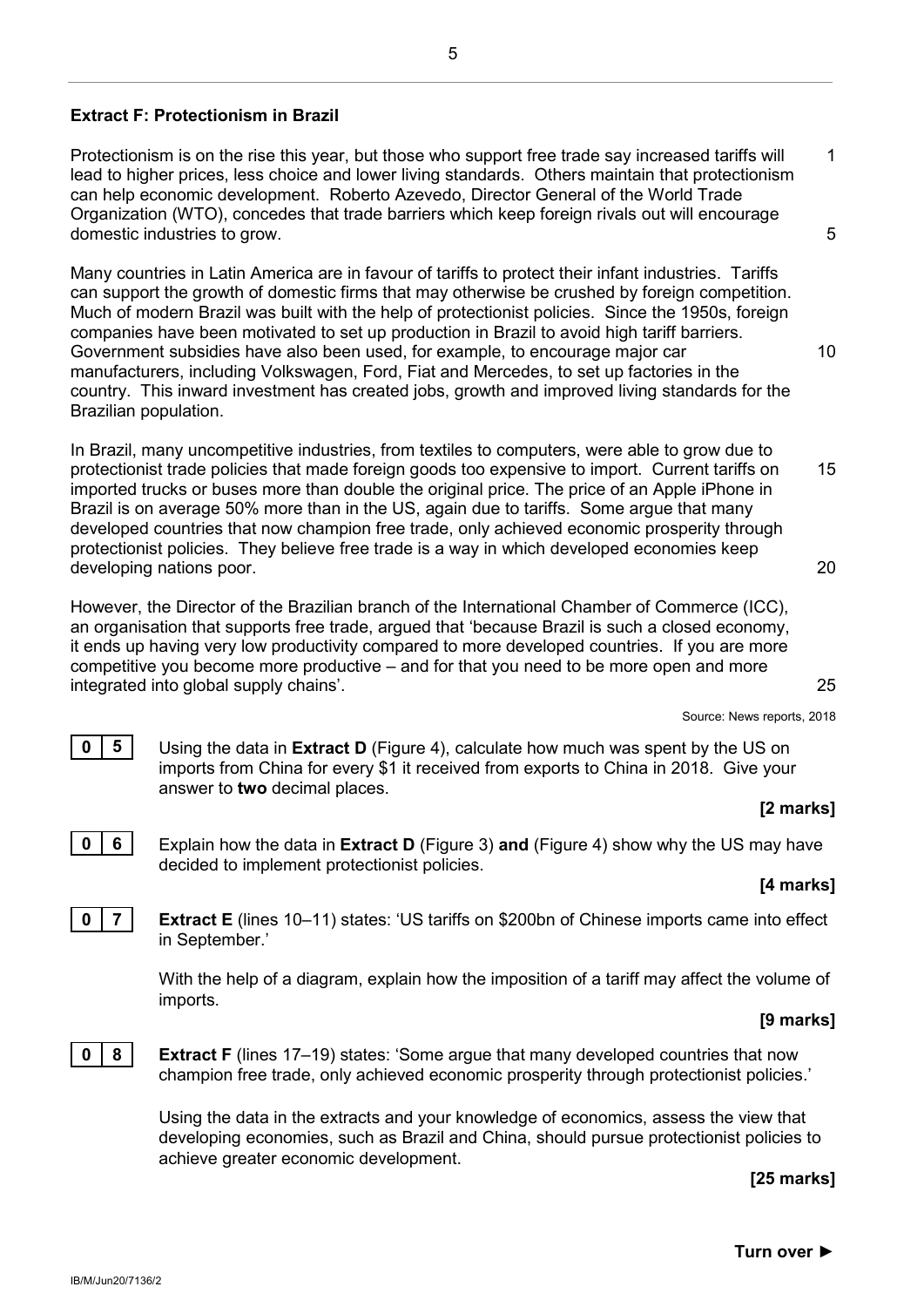#### **Section B**

Answer **one** essay from this section.

Each essay carries 40 marks.

#### **EITHER**

#### **Essay 1**

In 2017, the UK's annual budget deficit was 2.3% of GDP, the lowest level since 2001. In 2017, the UK's deficit on the current account of the balance of payments fell to 3.3% of GDP, the lowest level since 2011.



**0 9** Explain the possible causes of a falling budget deficit.

#### **[15 marks]**

**1 0** To what extent do you agree that reducing the budget deficit is more important to the UK's macroeconomic performance than reducing the current account deficit on its balance of payments? Justify your answer.

**[25 marks]**

#### **OR**

#### **Essay 2**

During 2018, the UK experienced an annual growth rate of 1.4%, an unemployment rate of around 4.1%, inflation close to target at 2.5% and a reduced current account deficit on the balance of payments. However, in November 2018, the Bank of England warned that economic shocks could damage the UK's prosperity.



**1 1** Explain how demand-side **and** supply-side shocks might increase unemployment in an economy.

#### **[15 marks]**



**1** | **2** | Evaluate the view that the main objectives of UK government macroeconomic policy can be achieved without conflicting with each other.

**[25 marks]**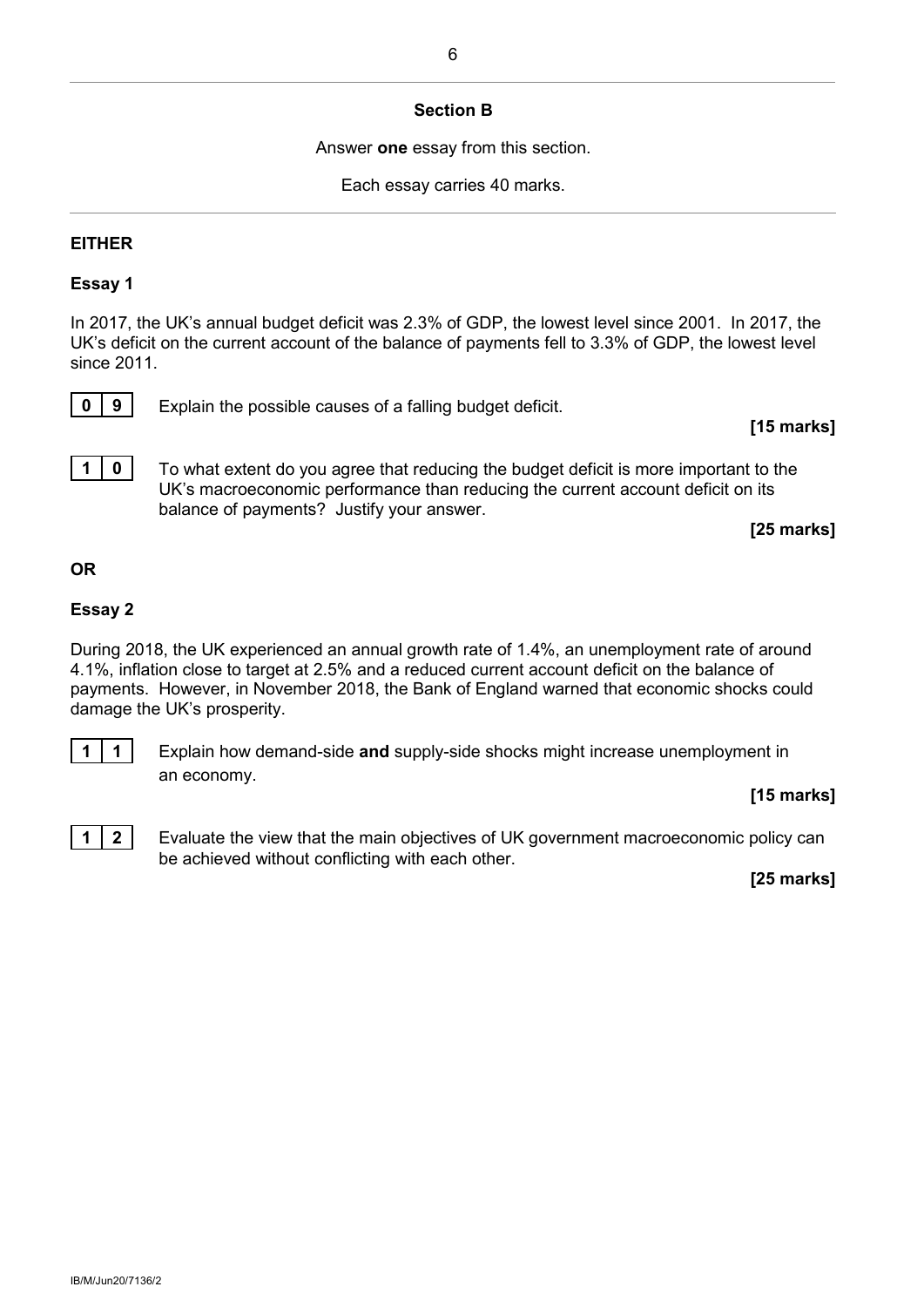#### **OR**

#### **Essay 3**

In 2015, Lithuania joined the eurozone, adopting the euro as its currency. Since then, the euro has appreciated by more than 15% against the pound sterling. Some have argued that this will reduce economic growth in Lithuania and other countries within the eurozone.



**1 3** Explain how an appreciation of its currency is likely to affect a country's rate of economic growth.

#### **[15 marks]**



**1** | **4** | Evaluate the costs and benefits for a country of joining a currency union, such as the eurozone.

**[25 marks]**

#### **END OF QUESTIONS**